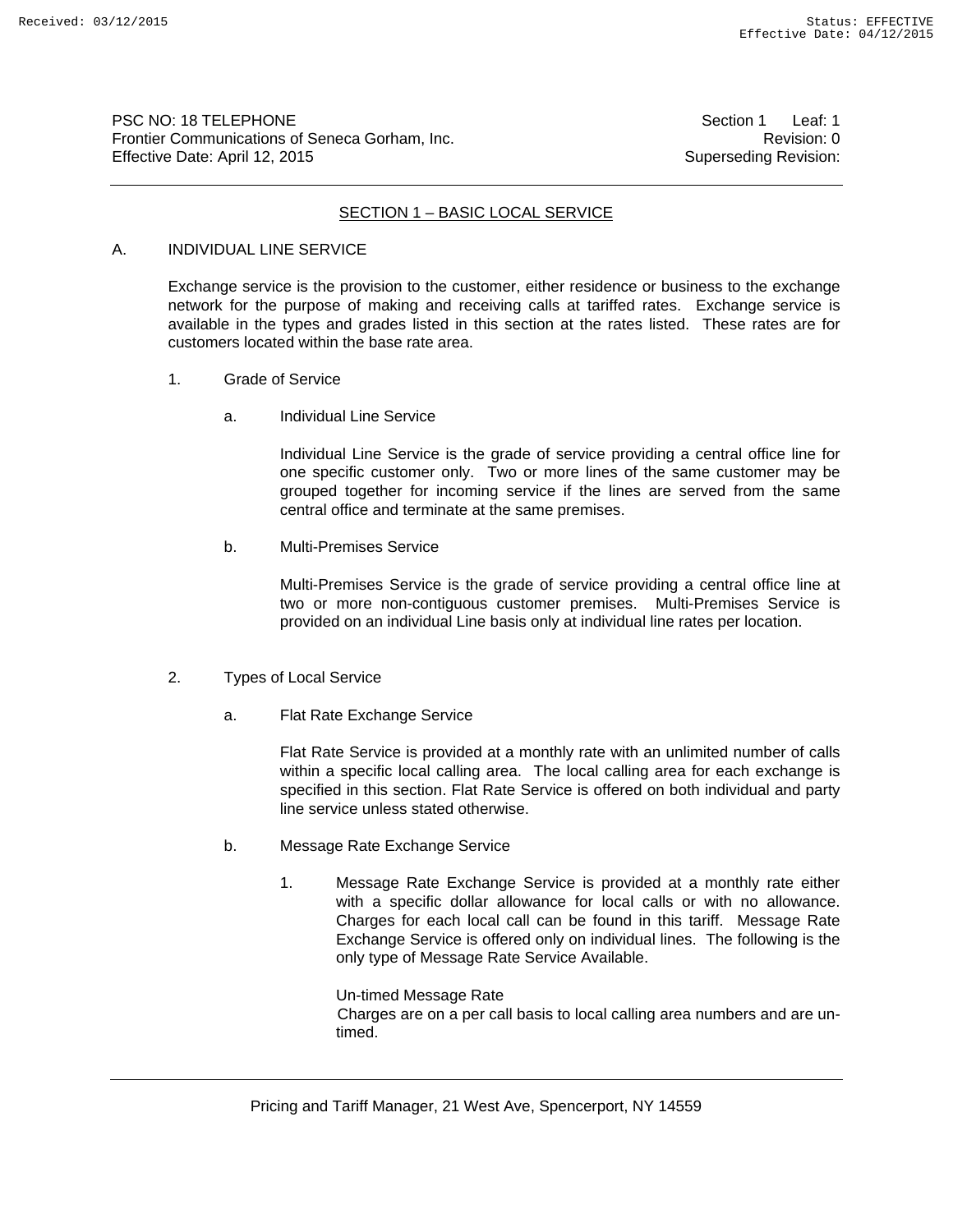PSC NO: 18 TELEPHONE **Section 1** Leaf: 2 Frontier Communications of Seneca Gorham, Inc. **Revision: 0** Revision: 0 Effective Date: April 12, 2015 Superseding Revision:

### SECTION 1 – BASIC LOCAL SERVICE

- A. INDIVIDUAL LINE SERVICE (cont'd)
	- 2. Timing of Local Calls
		- a. Chargeable time periods begin when the connection is established, that is, when the called number is answered.
		- b. Chargeable time periods end when either the calling station or the called station hangs-up, thereby releasing the network connection.
		- c. Chargeable time periods do not include time lost because of faults or defects in the service.
		- d. Initial and overtime chargeable time periods apply on calls to points outside the primary local calling area and within the extended local calling area.
		- e. Initial and overtime chargeable time periods do not apply to local calls from flat rate customers.
		- f. When the exchange service is connected to a customer-provided communications system through a terminating arrangement or connecting arrangement under the provision of this tariff, chargeable time begins when a call from the telecommunications network terminates in or passes through the first multi-line terminating system or terminal equipment on that communications system. It is the customer's responsibility to furnish appropriate answer supervision to the point of connection with the exchange telephone service so that chargeable time may begin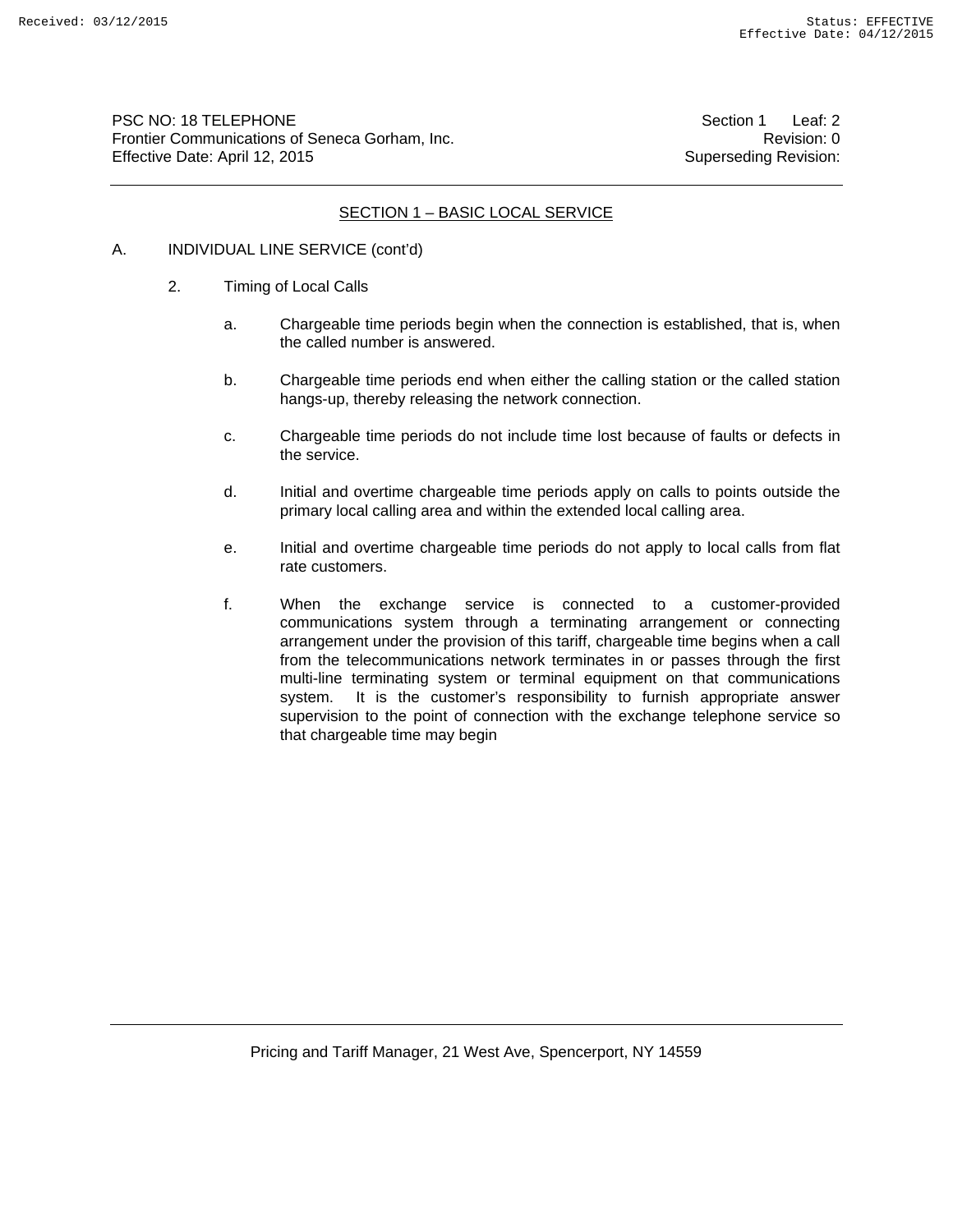PSC NO: 18 TELEPHONE Frontier Communications of Seneca Gorham, Inc. Effective Date: February 13, 2017

Section 1 Leaf: 3 Revision: 3 Superseding Revision: 2

### SECTION 1 - BASIC LOCALSERVICE

### B. LOCAL EXCHANGE SCHEDULE

- 1. Local Exchange Service Rates
	- a. Flat Rate Exchange Service\*

Residence Service:

|                              | Exchange                                 | <b>Residential Line</b> |     | <b>Business Line</b> |     |
|------------------------------|------------------------------------------|-------------------------|-----|----------------------|-----|
|                              | Name<br>Holcomb<br><b>Multi-Premises</b> | \$23.00                 |     | \$23.46              | (C) |
|                              | (per premises)                           | \$13.61                 |     | \$18.93              |     |
|                              | Honeoye<br>Multi-Premises                | \$22.12                 | (C) | \$22.12              | (C) |
|                              | (per premises)                           | \$10.08                 |     | \$14.02              |     |
|                              | Rushville<br>Multi-Premises              | \$23.00                 | (C) | \$23.00              | (C) |
|                              | (per premises)                           | \$11.01                 |     | \$16.09              |     |
|                              | Stanley<br>Multi-Premises                | \$23.00                 | (C) | \$23.00              | (C) |
|                              | (per premises)                           | \$11.22                 |     | \$17.29              |     |
|                              | Trunk Rate:<br>Holcomb                   | <b>Business Line</b>    |     |                      |     |
|                              | Honeoye<br>Rushville                     | \$23.98<br>\$22.12      |     |                      | (C) |
|                              | Stanley                                  | \$23.00<br>\$23.56      |     |                      | (C) |
| b.                           | Message Rate Exchange Service Rates      |                         |     |                      |     |
|                              | Exchange<br><b>Name</b>                  | <b>Residential Line</b> |     |                      | (C) |
|                              | Holcomb                                  | \$17.10<br>17.10        |     |                      |     |
|                              | Honeoye<br>Rushville                     | 17.10                   |     |                      |     |
|                              | Stanley                                  | 17.10                   |     |                      | (C) |
|                              | Message Unit Rate<br>\$0.08              |                         |     |                      |     |
| *Includes touch tone service |                                          |                         |     |                      |     |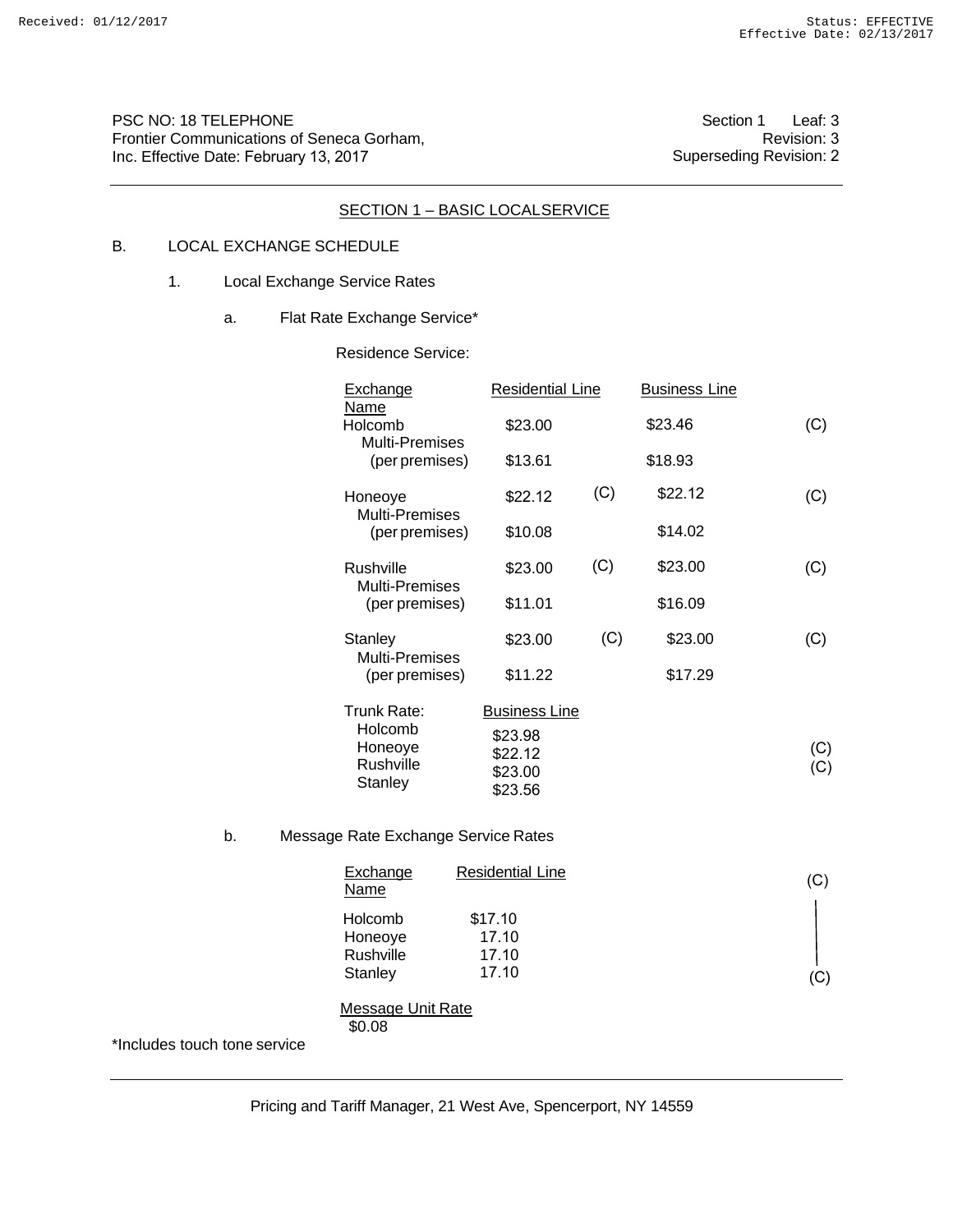PSC NO: 18 TELEPHONE<br>Frontier Communications of Seneca Gorham, Inc.<br>Revision: 0 Frontier Communications of Seneca Gorham, Inc.<br>
Effective Date: April 12, 2015<br>
Superseding Revision: Effective Date: April 12, 2015

### SECTION 1 – BASIC LOCAL SERVICE

## B. LOCAL EXCHANGE SCHEDULE (cont'd)

| Exchange | Exchange Name      | <b>Exchange Name</b>                                                                                                                                                                                                                                                                                                                                                                                                                                                                                                                                                                                                                                                                                                                                                                                                                                                                                                                                                                                                             |
|----------|--------------------|----------------------------------------------------------------------------------------------------------------------------------------------------------------------------------------------------------------------------------------------------------------------------------------------------------------------------------------------------------------------------------------------------------------------------------------------------------------------------------------------------------------------------------------------------------------------------------------------------------------------------------------------------------------------------------------------------------------------------------------------------------------------------------------------------------------------------------------------------------------------------------------------------------------------------------------------------------------------------------------------------------------------------------|
| Holcomb  | Canandaigua        | 393, 394, 396, 412, 905, 919                                                                                                                                                                                                                                                                                                                                                                                                                                                                                                                                                                                                                                                                                                                                                                                                                                                                                                                                                                                                     |
|          | Bloomfield/Holcomb | 257, 657                                                                                                                                                                                                                                                                                                                                                                                                                                                                                                                                                                                                                                                                                                                                                                                                                                                                                                                                                                                                                         |
|          | Honeoye            | 229                                                                                                                                                                                                                                                                                                                                                                                                                                                                                                                                                                                                                                                                                                                                                                                                                                                                                                                                                                                                                              |
|          | Honeoye Falls      | 582, 624                                                                                                                                                                                                                                                                                                                                                                                                                                                                                                                                                                                                                                                                                                                                                                                                                                                                                                                                                                                                                         |
|          | Rochester          | 202, 214, 220, 222, 224, 225, 227, 230,<br>231, 232, 233, 234, 235, 238, 239, 240,<br>241, 242, 244, 246, 247, 251, 253, 254,<br>255, 256, 258, 259, 260, 261, 262, 263,<br>266, 271, 272, 273, 274, 275, 277, 278,<br>279, 281, 288, 291, 292, 295, 303, 305,<br>306, 313, 314, 315, 317, 320, 323, 324,<br>325, 327, 328, 329, 330, 333, 336, 338,<br>339, 340, 341, 342, 350, 355, 368, 370,<br>399, 414, 415, 420, 423, 424, 426, 427,<br>428, 429, 436, 442, 451, 452, 453, 454,<br>455, 458, 461, 462, 463, 464, 467, 473,<br>475, 477, 482, 503, 506, 507, 509, 512,<br>520, 521, 525, 526, 527, 528, 529, 530,<br>544, 546, 576, 581, 588, 613, 615, 621,<br>647, 654, 663, 697, 703, 704, 705, 709,<br>719, 720, 721, 722, 723, 724, 726, 727,<br>729, 732, 733, 734, 737, 738, 739, 746,<br>747, 748, 749, 750, 752, 755, 756, 758,<br>760, 764, 766, 767, 770, 771, 776, 777,<br>779, 781, 783, 784, 785, 797, 802, 820,<br>865, 880, 921, 922, 935, 936, 939, 943,<br>944, 955, 957, 966, 967, 974, 975, 978,<br>987 |
|          | Victor             | 398, 742, 869, 924                                                                                                                                                                                                                                                                                                                                                                                                                                                                                                                                                                                                                                                                                                                                                                                                                                                                                                                                                                                                               |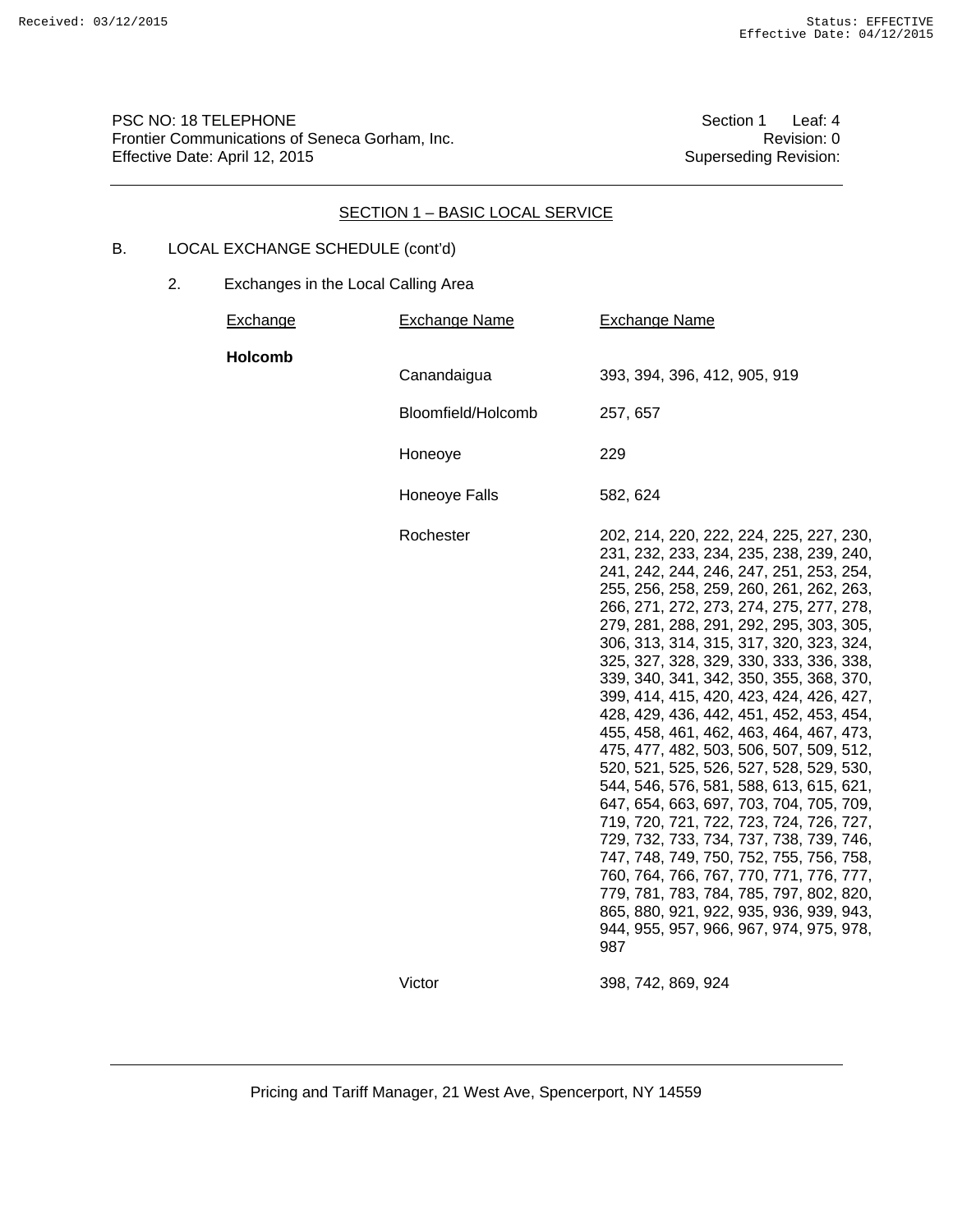PSC NO: 18 TELEPHONE<br>Frontier Communications of Seneca Gorham, Inc.<br>Revision: 0 Frontier Communications of Seneca Gorham, Inc. The Communication: 0 Effective Date: April 12, 2015 Superseding Revision:

### SECTION 1 – BASIC LOCAL SERVICE

## B. LOCAL EXCHANGE SCHEDULE (cont'd)

| Exchange | <b>Exchange Name</b> | <b>Exchange Name</b>                                                                                                                                                                                                                                                                                                                                                                                                                                                                                                                                                                                                                                                                                                                                                                                                                                                                                                                                                                                                             |
|----------|----------------------|----------------------------------------------------------------------------------------------------------------------------------------------------------------------------------------------------------------------------------------------------------------------------------------------------------------------------------------------------------------------------------------------------------------------------------------------------------------------------------------------------------------------------------------------------------------------------------------------------------------------------------------------------------------------------------------------------------------------------------------------------------------------------------------------------------------------------------------------------------------------------------------------------------------------------------------------------------------------------------------------------------------------------------|
| Honeoye  | Canandaigua          | 393, 394, 396, 412, 905, 919                                                                                                                                                                                                                                                                                                                                                                                                                                                                                                                                                                                                                                                                                                                                                                                                                                                                                                                                                                                                     |
|          | Honeoye              | 229                                                                                                                                                                                                                                                                                                                                                                                                                                                                                                                                                                                                                                                                                                                                                                                                                                                                                                                                                                                                                              |
|          | Bloomfield/Holcomb   | 257, 657                                                                                                                                                                                                                                                                                                                                                                                                                                                                                                                                                                                                                                                                                                                                                                                                                                                                                                                                                                                                                         |
|          | Hemlock              | 367                                                                                                                                                                                                                                                                                                                                                                                                                                                                                                                                                                                                                                                                                                                                                                                                                                                                                                                                                                                                                              |
|          | Rochester            | 202, 214, 220, 222, 224, 225, 227, 230,<br>231, 232, 233, 234, 235, 238, 239, 240,<br>241, 242, 244, 246, 247, 251, 253, 254,<br>255, 256, 258, 259, 260, 261, 262, 263,<br>266, 271, 272, 273, 274, 275, 277, 278,<br>279, 281, 288, 291, 292, 295, 303, 305,<br>306, 313, 314, 315, 317, 320, 323, 324,<br>325, 327, 328, 329, 330, 333, 336, 338,<br>339, 340, 341, 342, 350, 355, 368, 370,<br>399, 414, 415, 420, 423, 424, 426, 427,<br>428, 429, 436, 442, 451, 452, 453, 454,<br>455, 458, 461, 462, 463, 464, 467, 473,<br>475, 477, 482, 503, 506, 507, 509, 512,<br>520, 521, 525, 526, 527, 528, 529, 530,<br>544, 546, 576, 581, 588, 613, 615, 621,<br>647, 654, 663, 697, 703, 704, 705, 709,<br>719, 720, 721, 722, 723, 724, 726, 727,<br>729, 732, 733, 734, 737, 738, 739, 746,<br>747, 748, 749, 750, 752, 755, 756, 758,<br>760, 764, 766, 767, 770, 771, 776, 777,<br>779, 781, 783, 784, 785, 797, 802, 820,<br>865, 880, 921, 922, 935, 936, 939, 943,<br>944, 955, 957, 966, 967, 974, 975, 978,<br>987 |
|          | Livonia              | 346                                                                                                                                                                                                                                                                                                                                                                                                                                                                                                                                                                                                                                                                                                                                                                                                                                                                                                                                                                                                                              |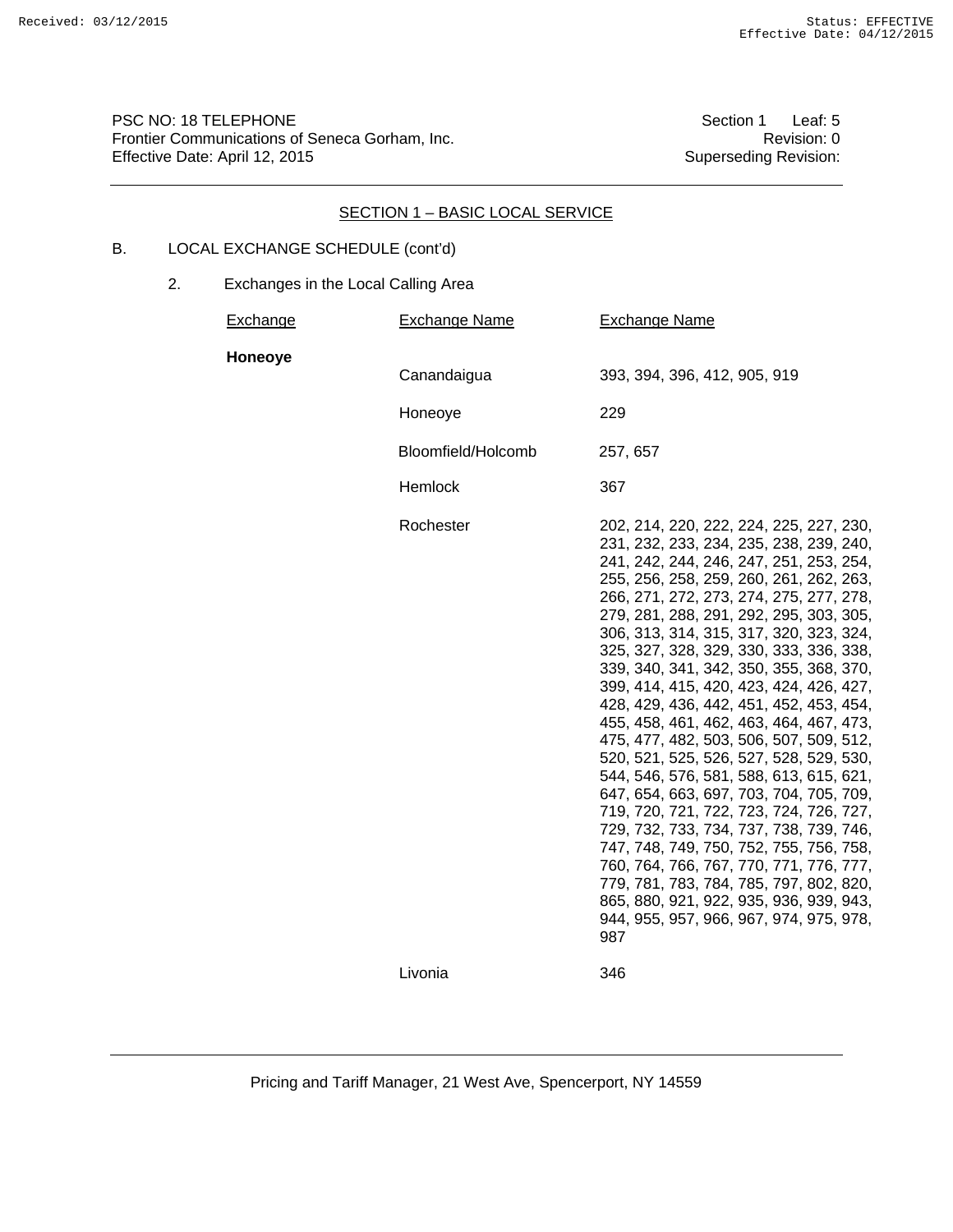PSC NO: 18 TELEPHONE<br>Frontier Communications of Seneca Gorham, Inc.<br>Revision: 0 Frontier Communications of Seneca Gorham, Inc.<br>
Effective Date: April 12, 2015<br>
Superseding Revision: Effective Date: April 12, 2015

### SECTION 1 – BASIC LOCAL SERVICE

## B. LOCAL EXCHANGE SCHEDULE (cont'd)

| <b>Exchange</b>  | <b>Exchange Name</b> | <b>Exchange Name</b>                                                                                                                                                                                                                                                                                                                                                                                                                                                                                                                                                                                                                                                                                                                                                                                                                                                                                                                                                                                                             |
|------------------|----------------------|----------------------------------------------------------------------------------------------------------------------------------------------------------------------------------------------------------------------------------------------------------------------------------------------------------------------------------------------------------------------------------------------------------------------------------------------------------------------------------------------------------------------------------------------------------------------------------------------------------------------------------------------------------------------------------------------------------------------------------------------------------------------------------------------------------------------------------------------------------------------------------------------------------------------------------------------------------------------------------------------------------------------------------|
| <b>Rushville</b> | Canandaigua          | 393, 394, 396, 412, 905, 919                                                                                                                                                                                                                                                                                                                                                                                                                                                                                                                                                                                                                                                                                                                                                                                                                                                                                                                                                                                                     |
|                  | Rushville            | 554                                                                                                                                                                                                                                                                                                                                                                                                                                                                                                                                                                                                                                                                                                                                                                                                                                                                                                                                                                                                                              |
|                  | Stanley              | 526                                                                                                                                                                                                                                                                                                                                                                                                                                                                                                                                                                                                                                                                                                                                                                                                                                                                                                                                                                                                                              |
|                  | Rochester            | 202, 214, 220, 222, 224, 225, 227, 230,<br>231, 232, 233, 234, 235, 238, 239, 240,<br>241, 242, 244, 246, 247, 251, 253, 254,<br>255, 256, 258, 259, 260, 261, 262, 263,<br>266, 271, 272, 273, 274, 275, 277, 278,<br>279, 281, 288, 291, 292, 295, 303, 305,<br>306, 313, 314, 315, 317, 320, 323, 324,<br>325, 327, 328, 329, 330, 333, 336, 338,<br>339, 340, 341, 342, 350, 355, 368, 370,<br>399, 414, 415, 420, 423, 424, 426, 427,<br>428, 429, 436, 442, 451, 452, 453, 454,<br>455, 458, 461, 462, 463, 464, 467, 473,<br>475, 477, 482, 503, 506, 507, 509, 512,<br>520, 521, 525, 526, 527, 528, 529, 530,<br>544, 546, 576, 581, 588, 613, 615, 621,<br>647, 654, 663, 697, 703, 704, 705, 709,<br>719, 720, 721, 722, 723, 724, 726, 727,<br>729, 732, 733, 734, 737, 738, 739, 746,<br>747, 748, 749, 750, 752, 755, 756, 758,<br>760, 764, 766, 767, 770, 771, 776, 777,<br>779, 781, 783, 784, 785, 797, 802, 820,<br>865, 880, 921, 922, 935, 936, 939, 943,<br>944, 955, 957, 966, 967, 974, 975, 978,<br>987 |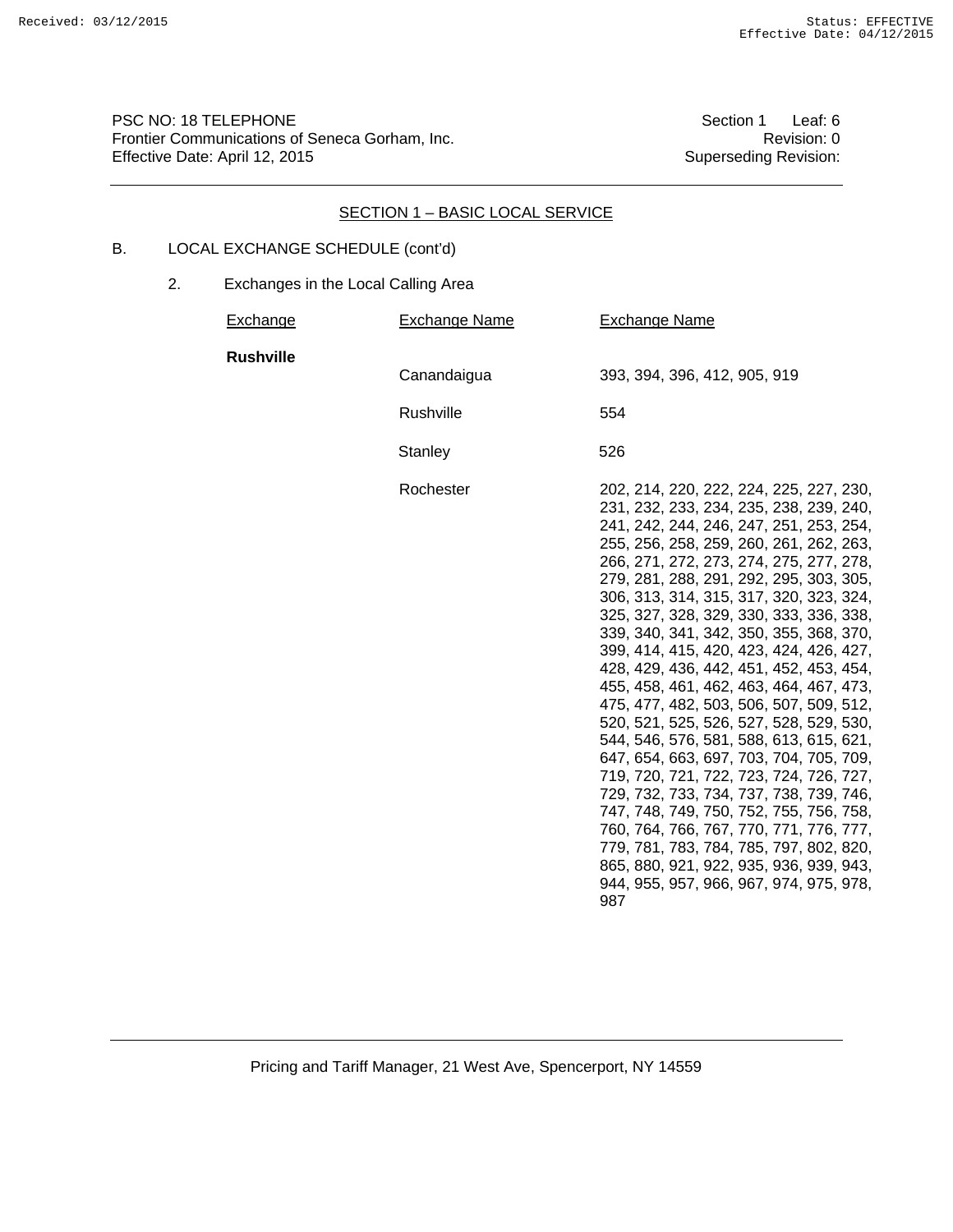PSC NO: 18 TELEPHONE<br>Frontier Communications of Seneca Gorham, Inc.<br>Revision: 0 Frontier Communications of Seneca Gorham, Inc. The Communication: 0 Effective Date: April 12, 2015 Superseding Revision:

### SECTION 1 – BASIC LOCAL SERVICE

## B. LOCAL EXCHANGE SCHEDULE (cont'd)

| <b>Exchange</b> | <b>Exchange Name</b> | <b>Exchange Name</b>                                                                                                                                                                                                                                                                                                                                                                                                                                                                                                                                                                                                                                                                                                                                                                                                                                                                                                                                                                                                             |
|-----------------|----------------------|----------------------------------------------------------------------------------------------------------------------------------------------------------------------------------------------------------------------------------------------------------------------------------------------------------------------------------------------------------------------------------------------------------------------------------------------------------------------------------------------------------------------------------------------------------------------------------------------------------------------------------------------------------------------------------------------------------------------------------------------------------------------------------------------------------------------------------------------------------------------------------------------------------------------------------------------------------------------------------------------------------------------------------|
| <b>Stanley</b>  | Canandaigua          | 393, 394, 396, 412, 905, 919                                                                                                                                                                                                                                                                                                                                                                                                                                                                                                                                                                                                                                                                                                                                                                                                                                                                                                                                                                                                     |
|                 | Geneva               | 230, 340, 521, 620, 719, 759, 781, 787,<br>789, 828, 878                                                                                                                                                                                                                                                                                                                                                                                                                                                                                                                                                                                                                                                                                                                                                                                                                                                                                                                                                                         |
|                 | Rushville            | 554                                                                                                                                                                                                                                                                                                                                                                                                                                                                                                                                                                                                                                                                                                                                                                                                                                                                                                                                                                                                                              |
|                 | <b>Stanley</b>       | 526                                                                                                                                                                                                                                                                                                                                                                                                                                                                                                                                                                                                                                                                                                                                                                                                                                                                                                                                                                                                                              |
|                 | Rochester            | 202, 214, 220, 222, 224, 225, 227, 230,<br>231, 232, 233, 234, 235, 238, 239, 240,<br>241, 242, 244, 246, 247, 251, 253, 254,<br>255, 256, 258, 259, 260, 261, 262, 263,<br>266, 271, 272, 273, 274, 275, 277, 278,<br>279, 281, 288, 291, 292, 295, 303, 305,<br>306, 313, 314, 315, 317, 320, 323, 324,<br>325, 327, 328, 329, 330, 333, 336, 338,<br>339, 340, 341, 342, 350, 355, 368, 370,<br>399, 414, 415, 420, 423, 424, 426, 427,<br>428, 429, 436, 442, 451, 452, 453, 454,<br>455, 458, 461, 462, 463, 464, 467, 473,<br>475, 477, 482, 503, 506, 507, 509, 512,<br>520, 521, 525, 526, 527, 528, 529, 530,<br>544, 546, 576, 581, 588, 613, 615, 621,<br>647, 654, 663, 697, 703, 704, 705, 709,<br>719, 720, 721, 722, 723, 724, 726, 727,<br>729, 732, 733, 734, 737, 738, 739, 746,<br>747, 748, 749, 750, 752, 755, 756, 758,<br>760, 764, 766, 767, 770, 771, 776, 777,<br>779, 781, 783, 784, 785, 797, 802, 820,<br>865, 880, 921, 922, 935, 936, 939, 943,<br>944, 955, 957, 966, 967, 974, 975, 978,<br>987 |